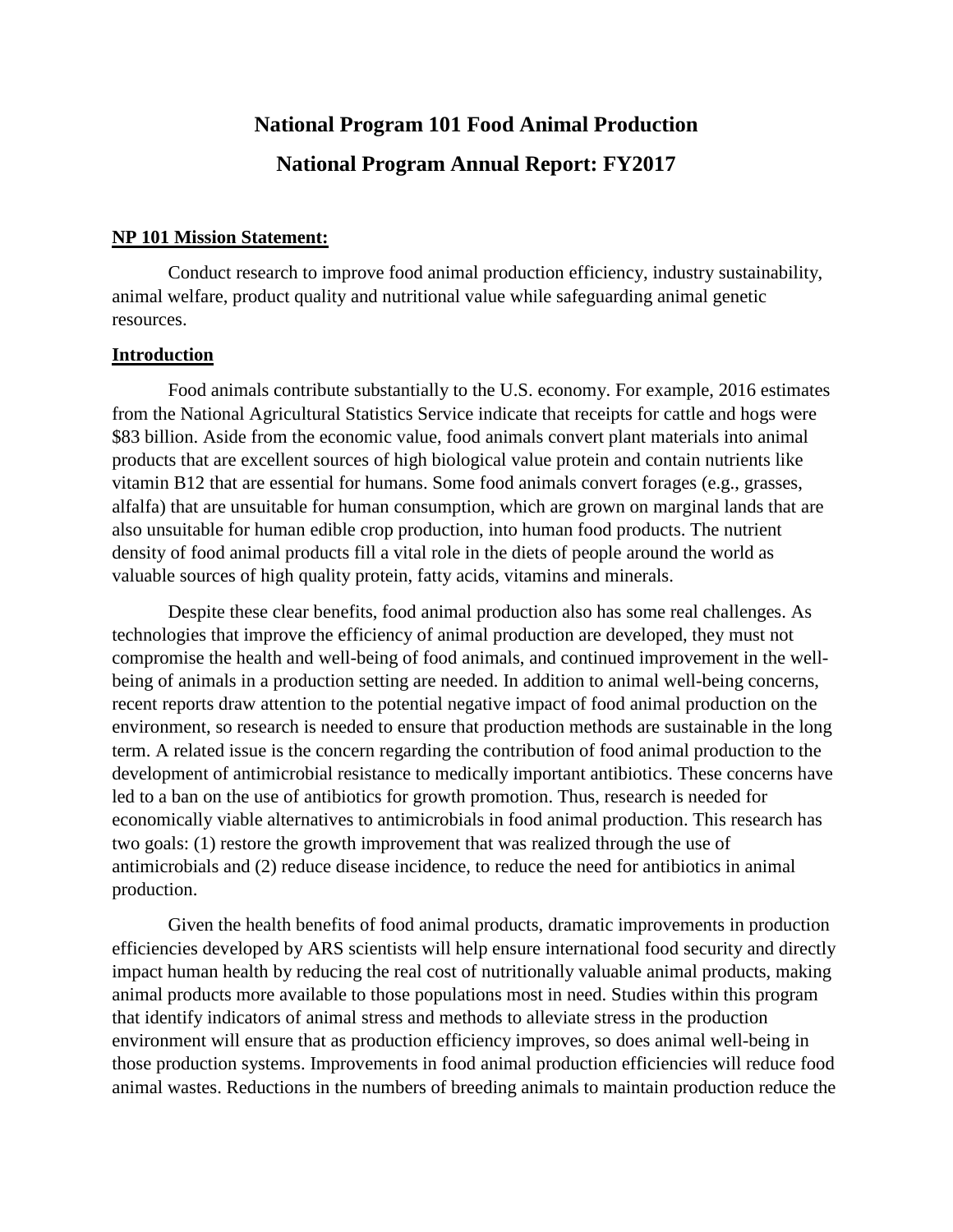livestock waste environmental footprint. Ongoing improvements in food animal nutrition and other production efficiencies reduce grain requirements and manure production, and science based animal waste management strategies provide for the beneficial return of animal waste nutrients to the environment. Improvements in production efficiency will reduce microbial pathogen contamination of the environment and greenhouse gas emissions from livestock production systems and ensure that livestock production remains environmentally sustainable.

During FY 2017, National Program 101 (NP 101) had 86 full-time scientist positions working at 14 locations across the United States. Twenty nine appropriated research projects in NP 101 were approved through the ARS Office of Scientific Quality Review this past year. In their initial review. The fiscal year 2016 appropriated funding for NP101 was \$49 million; total funding was \$51 million including extramural awards. Two new inventions were disclosed and 3 patents awarded. Additional technology transfer included 18 Material Transfer Agreements and 4 Material Transfer Research Agreements.

# **In 2017 NP 101 scientists participated in research collaborations with scientists in**:

Australia, Austria, Belgium, Brazil, Canada, China, Colombia, Denmark, England, Finland, France, Germany, Ireland, Israel, Italy, Japan, Malawi, Mexico, Netherlands, New Zealand, Nigeria, Northern Ireland, Romania, Russia, Scotland, South Africa, Spain, Sweden, Switzerland, Turkey, Uganda, and United Kingdom.

#### **New scientists in NP 101:**

**Shelby Curry**, Ames, Iowa, joined the Agroecosystems Management Research Unit as an ORISE Research Fellow.

**Chris Magee**, Mississippi State, Mississippi, joined the Poultry Research Unit as a Veterinarian.

**Victoria Hansen**, Beltsville, Maryland, joined the Animal Biosciences and Biotechnology Laboratory as an ORISE Research Fellow.

**Katrina Krasnec**, Beltsville, Maryland, joined the Animal Biosciences and Biotechnology Laboratory as an ORISE Research Fellow.

**Monika Proszkowiec-Weglarz,** Beltsville, Maryland, joined the Animal Biosciences and Biotechnology Laboratory as a Molecular Biologist.

**Yang Qu**, Beltsville, Maryland, joined the Animal Biosciences and Biotechnology Laboratory as an ORISE Research Fellow.

**Katie Summers,** Beltsville, Maryland, joined the Animal Biosciences and Biotechnology Laboratory as a Microbiologist.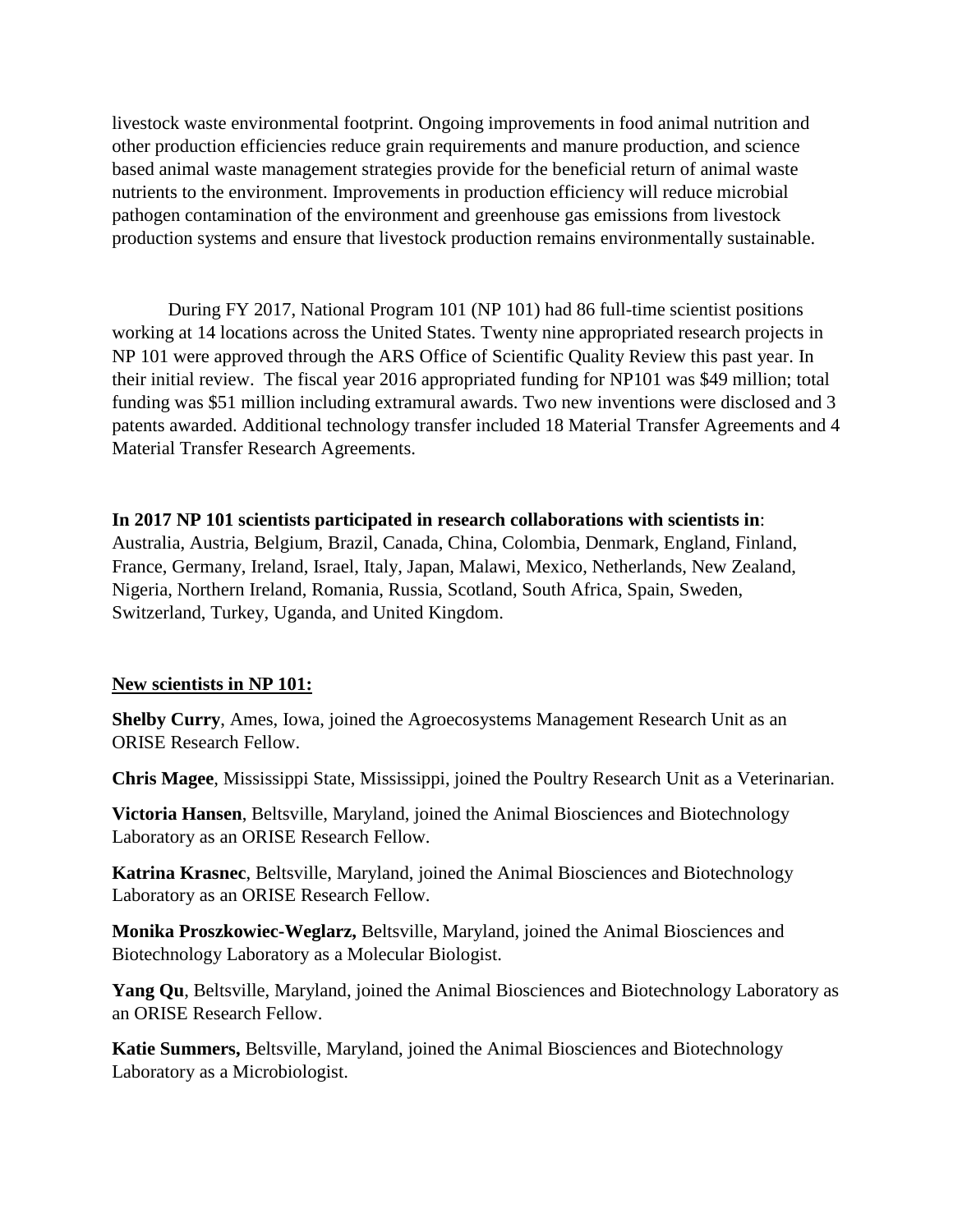**Steve Swift**, Beltsville, Maryland, joined the Animal Biosciences and Biotechnology Laboratory as a Postdoctoral Researcher.

# **The following scientists in NP 101 received prominent awards in 2015:**

**Glen Aiken**, Lincoln, Nebraska, received a Pioneer Award from The Kentucky Beef Network.

**Brad Bearson, Shawn Bearson, David Mark, Renee Wagner, Diana Halsey, and Cathleen Cohen**, Ames, Iowa, received the 2017 Federal Laboratory Consortium for Technology Transfer's Midwest Regional Excellence in Technology Transfer Award for a vaccine to reduce Salmonella in food animals.

**Michael Flythe**, Lexington, Kentucky, received a Merit Award from The Forage and Grassland Council.

**Thomas Geary**, Miles City, Montana, received The Distinguished Alumnus: Science, Education, and Technology Award from the Department of Animal Sciences at Washington State University.

**Wenli Li**, Madison, Wisconsin, submitted the top-ranked proposal in the Midwest Area 2017 Summer Internship Program.

**Steven Shackelford,** Clay Center, Nebraska, was named an American Meat Science Association Fellow, and received the American Meat Science Association Signal Service Award.

**Richard Mark Thallman, Clay Center, Nebraska,** received the Industry Service Award from the Braunvieh Association of America.

**Tommy Wheeler**, Clay Center, Nebraska was honored by The National Provisioner magazine as one of the 25 industry icons that significantly impacted the meat industry in the last 25 years.

# **Major Accomplishments in 2016**

This section summarizes significant research results for Fiscal Year 2017 that addressed specific components and anticipated products of the 2013 – 2018 action plan for the Food Animal Production National Program. Within each section, selected accomplishments of individual research projects in NP 101 are presented. These accomplishments are highlighted here due to their significance and alignment to action plan components and anticipated products. They are a subset of accomplishments within the program. To see all the accomplishments for each project within the program, please visit the USDA ARS National Program 101 website: https://www.ars.usda.gov/research/project-reports-by-program/?npCode=101

Many of the projects are the result of significant domestic and international collaborations with both industry and academia. These collaborations provide extraordinary opportunities to leverage funding and scientific expertise for USDA - ARS research and allow scientists to tackle larger problems than can be addressed without such collaborations. Improved food animal production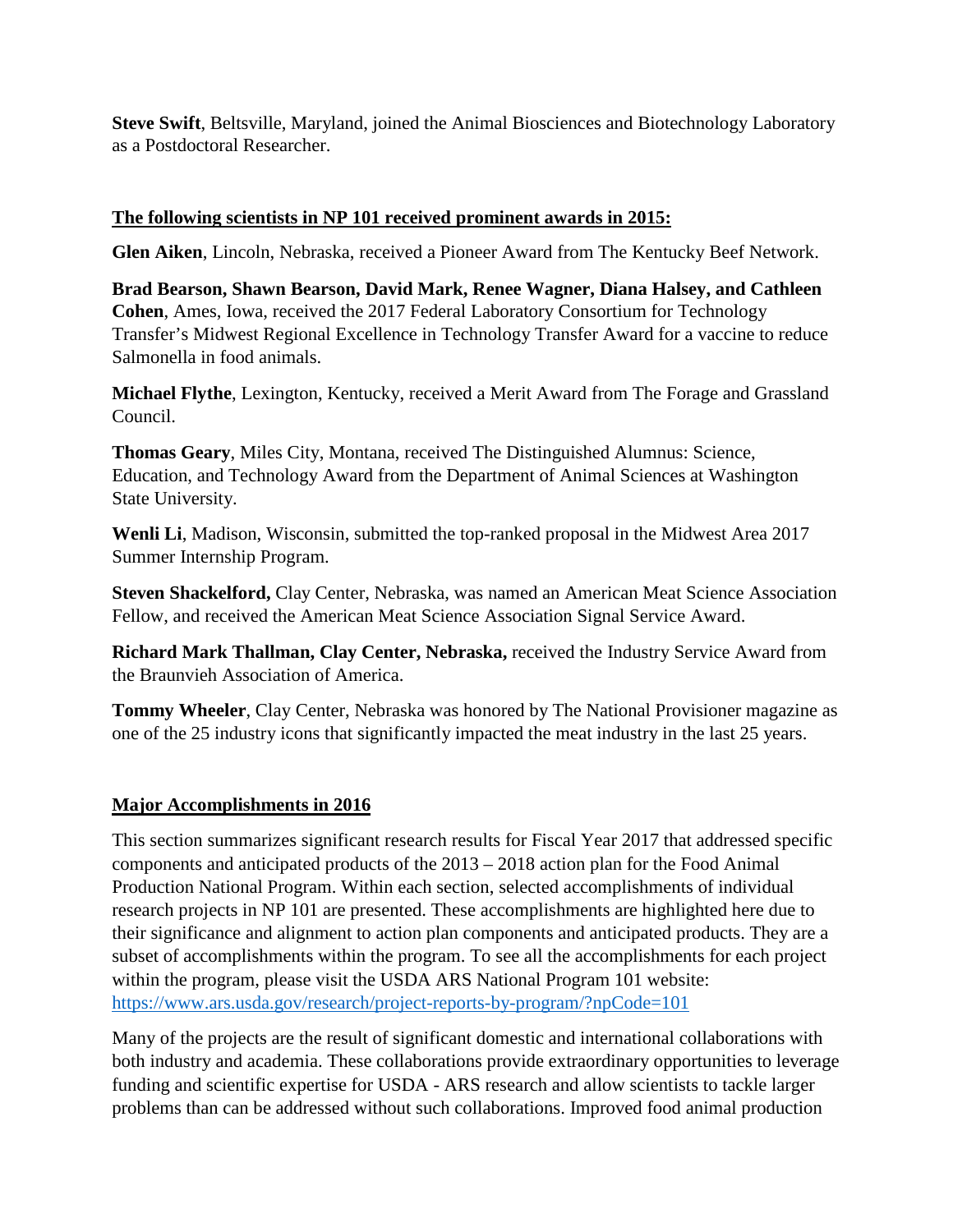efficiencies decrease the real cost of animal products, making the products more available to people worldwide, and decreasing the environmental footprint of animal production.

Accomplishments are listed below that correspond to each of the Components and Problem Statements of the *Action Plan National Program 101 Food Animal Production 2013 – 2018*. **Following each accomplishment, the corresponding anticipated product listed in the NP101 Action plan is indicated.**

# **Component 1: Improving Production and Production Efficiencies and Enhancing Animal Well-Being and Adaptation in Diverse Food Animal Production Systems**

# **Problem Statement 1A: Improving the Efficiency of Growth and Nutrient Utilization**

Corn oil supplementation reduced methane production from finishing cattle diets. Methane loss from finishing cattle is important as it represents an energy loss that could be used for maintenance and growth, and methane is a greenhouse gas with a global warming potential much greater than that of carbon dioxide. The use of an added fat source is common in highconcentrate finishing diets. Scientists at Clay Center, Nebraska, determined that corn oil does not affect intake across dietary treatments, but reduces methane production as it is increased in the diet. They also determined that the proportion of protein in the energy that steers retained decreased, and the proportion of fat and carbohydrate increased as oil levels increased. These results indicate that adding corn oil to cattle diets decreases enteric methane production in addition to increasing the amount of energy retained as fat and carbohydrate instead of protein.

# **Anticipated product: Strategies that alter metabolic pathways to improve growth performance and nutrient utilization efficiency in livestock.**

Methane production by beef cattle varies over time after a meal. Methane production by finishing cattle is inefficient because it represents dietary energy loss that could have been used for maintenance and growth. An ARS scientist at Clay Center, Nebraska, determined that the greatest methane production occurred 5 to 6 hours after feeding with a secondary peak in methane production occurring 9 to 11 hours after feeding in steers fed above maintenance intake. In steers fed at a maintenance level of intake, there was only one peak in methane production usually four to seven hours after feeding. The differences in methane production after a meal indicate that caution should be exercised when using a single time point measure of methane production and extrapolating it to an estimate of 24-hour methane production.

# **Anticipated product: Development of refined methodology allowing precise real time nutrient evaluation of forages including improved sampling procedures.**

#### **Problem Statement 1B: Reducing Reproductive Losses**

The value of more prolific sheep breeds in a rangeland setting. Ewe production inefficiencies hamper the ability of producers to deliver the necessary volume of lamb to meet market needs. Increasing the total weight of lamb weaned is an effective strategy to increase production output. ARS researchers at Dubois, Idaho, in collaboration with the U.S. Meat Animal Research Center at Clay Center, Nebraska, Virginia Tech University, and Montana State University, partnered to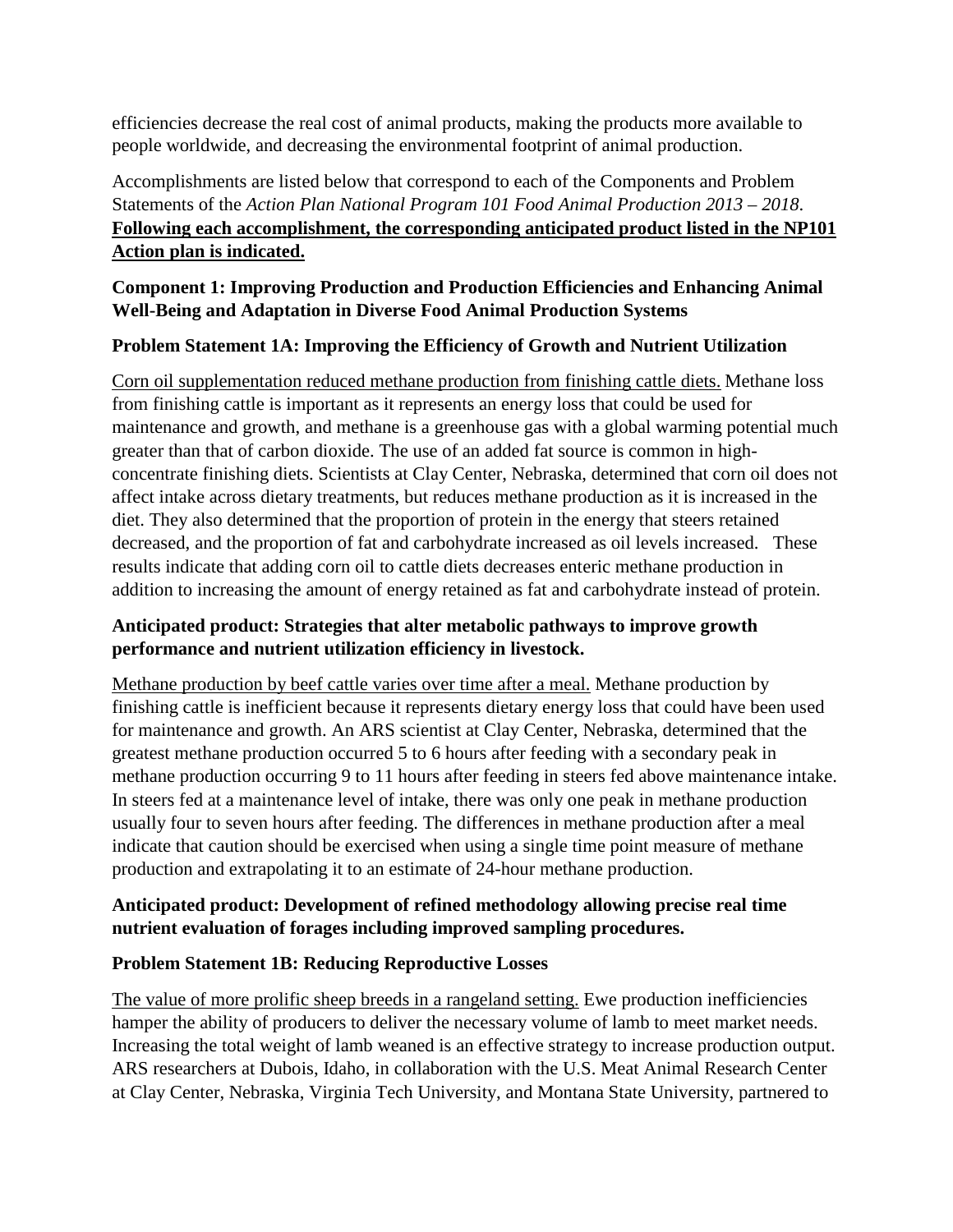determine the utility of semiprolific (2-4 kids per litter rather than 1-2) breeds to increase weight of lamb weaned in a range production system. Researchers demonstrated that semiprolific breeds, such as Polypay and Romanov-cross, yielded much more total weight of lambs weaned than traditional wool-type breeds. Although semiprolific breeds had poorer wool quality and lighter fleeces than wool-type breeds, the weight of lamb weaned compensated for reduced returns from wool sales. Results are being used by the U.S. sheep industry to guide producers in selecting breeds and genetics that will increase lambing rates of flocks in rangeland production systems.

# **Anticipated product: Data to facilitate appropriate matching of management and production resources with genetic potential of breeding animals with the goal of increasing reproductive rate.**

Development of a tool to more accurately predict estrus in pigs. Accurate estrus detection can improve sow conception rates and increase swine production efficiency. Unfortunately, current practices based on observing individual animal behavior are inefficient due to large sow populations at commercial farms and the associated labor required. ARS researchers in West Lafayette, Indiana determined that at the onset of estrus in sows, body temperature was reduced and activity was increased. Measurement of both can be automated electronically. These data may provide initial physiological and behavioral markers of estrus in sows that can be used in the development of a precision livestock management tool that will help producers more accurately predict estrus in their sow herd.

# **Anticipated product: Strategies based on physiological data and biological markers for increasing longevity and lifetime productivity of breeding females in livestock systems.**

# **Problem Statement 1C: Enhancing Animal Well-Being and Reducing Stress**

Alternatives to dietary antibiotics after weaning and transport of piglets. Weaning, transport, and thermal stressors have the potential to increase disease incidence and reduce growth rates and animal welfare. To combat the negative effects of weaning and transport stress on piglet health and well-being, traditional management practices used dietary inclusion of antibiotics. However, due to the recent 2017 Veterinary Feed Directive, many dietary antibiotics can no longer be used, potentially reducing growth and putting the health and welfare of newly weaned and transported pigs at risk. ARS researchers in West Lafayette, Indiana, performed two studies, one in a controlled environment and the other in a production environment, to compare the use of Lglutamine (an amino acid, fed at 0.20% of the diet) as a replacement for traditional dietary antibiotics following weaning and transport in newly weaned pigs. In the controlled environment, pigs provided L-glutamine had an improvement in performance compared to those provided either antibiotics or no antibiotics. In a production environment when compared to pigs provided no antibiotics, those given either L-glutamine or traditional dietary antibiotics grew faster, ate more, and had a 2-fold reduction in their requirements for additional therapeutic antibiotic injections. These data suggest that providing L-glutamine at 0.20% of the diet following weaning and transport can improve piglet health and well-being similarly to traditional dietary antibiotic treatments, thereby providing swine producers with an effective alternative that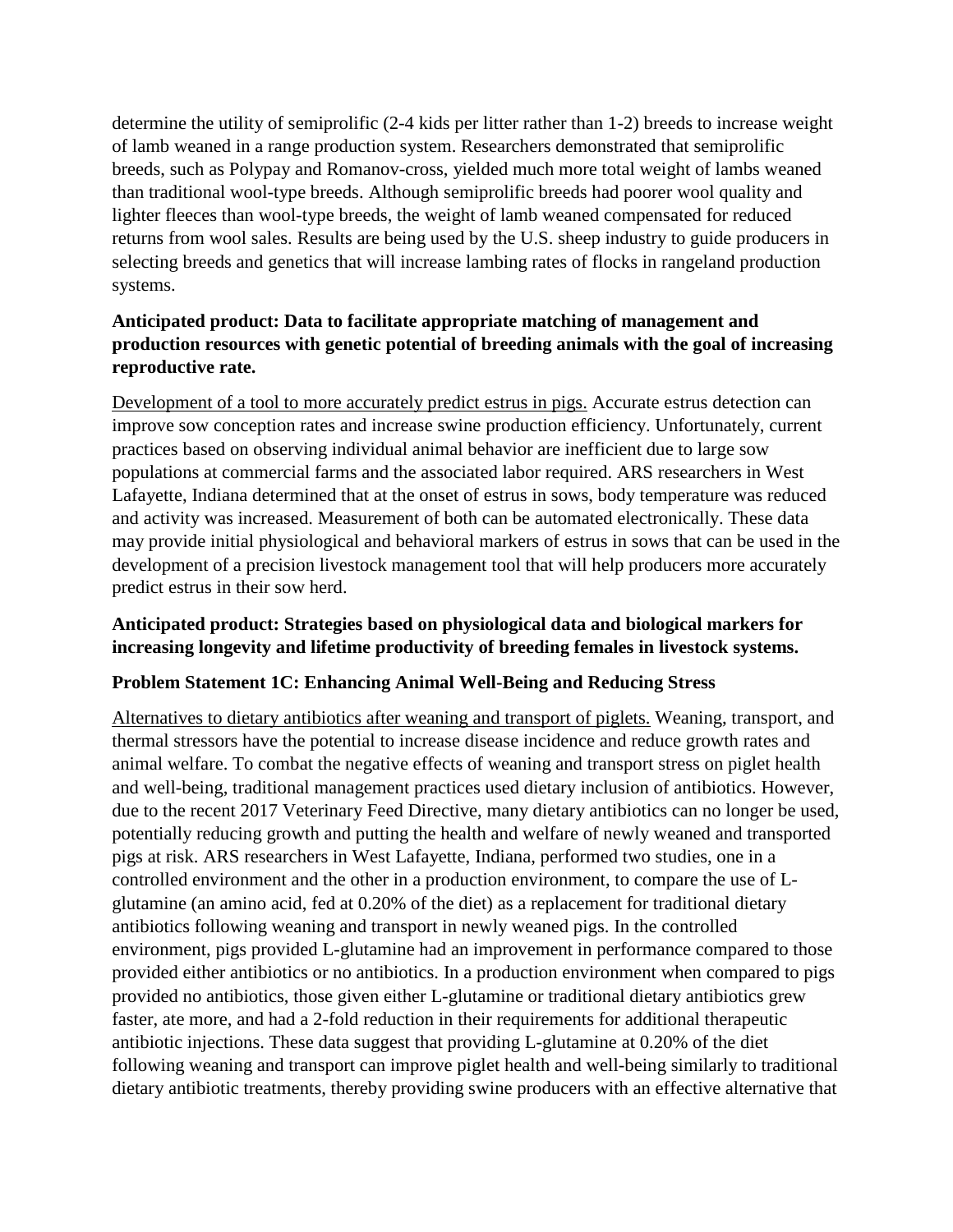reduces feed costs by approximately 18% (on a per ton basis) when compared with traditional dietary antibiotics.

# **Anticipated product: Species-specific, cost-effective strategies to mitigate animal stress and improve animal health and well-being in conventional production systems.**

Cooling of heat stressed sows during lactation. In summer, farrowing sows are often exposed to temperatures above their upper critical temperature. This heat stress can affect sow welfare and productivity and have economic impacts. Cooling the room is not an option as piglets need high temperatures. ARS researchers in West Lafayette, Indiana, collaborated with Purdue University and designed a water-cooled floor pad that is placed under the sow. When exposed to acute heat stress, the pad successfully reduced sow body temperature, heart rate and respiration rate, and reduced posture-changes and drinking behavior, all indicating greater sow comfort. These results indicate improved sow welfare and production benefits in maintaining sow feed intake and milk production and also decreasing risk of piglet crushing.

# **Anticipated product: Species-specific, cost-effective strategies to mitigate animal stress and improve animal well-being and longevity in conventional production systems.**

# **Component 2: Genetic Improvement - Understanding, Improving, and Effectively Using Animal Genetic and Genomic Resources**

# **Problem Statement 2A: Develop Bioinformatic and Quantitative Genomic Capacity and Infrastructure for Research in Genomics and Metagenomics.**

Production and public release of an improved reference genome assembly for cattle and swine. Use of genomics to study cattle and swine rely upon reference genomes to accurately represent all the genes and regulatory sequences, in their correct order and orientation. The reference genome for cattle has been the Hereford breed assembly produced in 2007 (published in 2009) and has many inaccuracies and deficiencies. Likewise, the reference genome for pigs has been the Duroc breed assembly produced in 2010 (published in 2012) and also has many deficiencies. For cattle, ARS researchers at Clay Center, Nebraska, collaborated with researchers at University of California, Davis; University of Missouri, Columbia; University of Maryland; the National Human Genome Research Institute; and ARS researchers in Beltsville, Maryland. For swine, ARS researchers at Clay Center, Nebraska worked in a collaboration led by the Roslin Institute in Scotland, which also included collaborators at two U.S. universities and three genome industry partners. An improved cattle reference assembly of the same animal as the previous assembly was generated using a combination of modern technologies available at Clay Center, Nebraska that is over 100 times more continuous (a key measure of accuracy and quality) than the existing cattle reference assembly. Significantly, genes related to immune functions, which are notoriously difficult to assemble, are now accurately represented in the reference. In pigs, two improved reference assemblies were developed using a combination of modern technologies available at Clay Center, Nebraska and at a genome industry partner. The primary assembly used the same animal as the original reference assembly, and is over 200 times more continuous than the existing reference. The second assembly was of a crossbred pig from Clay Center, Nebraska and is 100 times as continuous as the original reference. The new assemblies of the original cow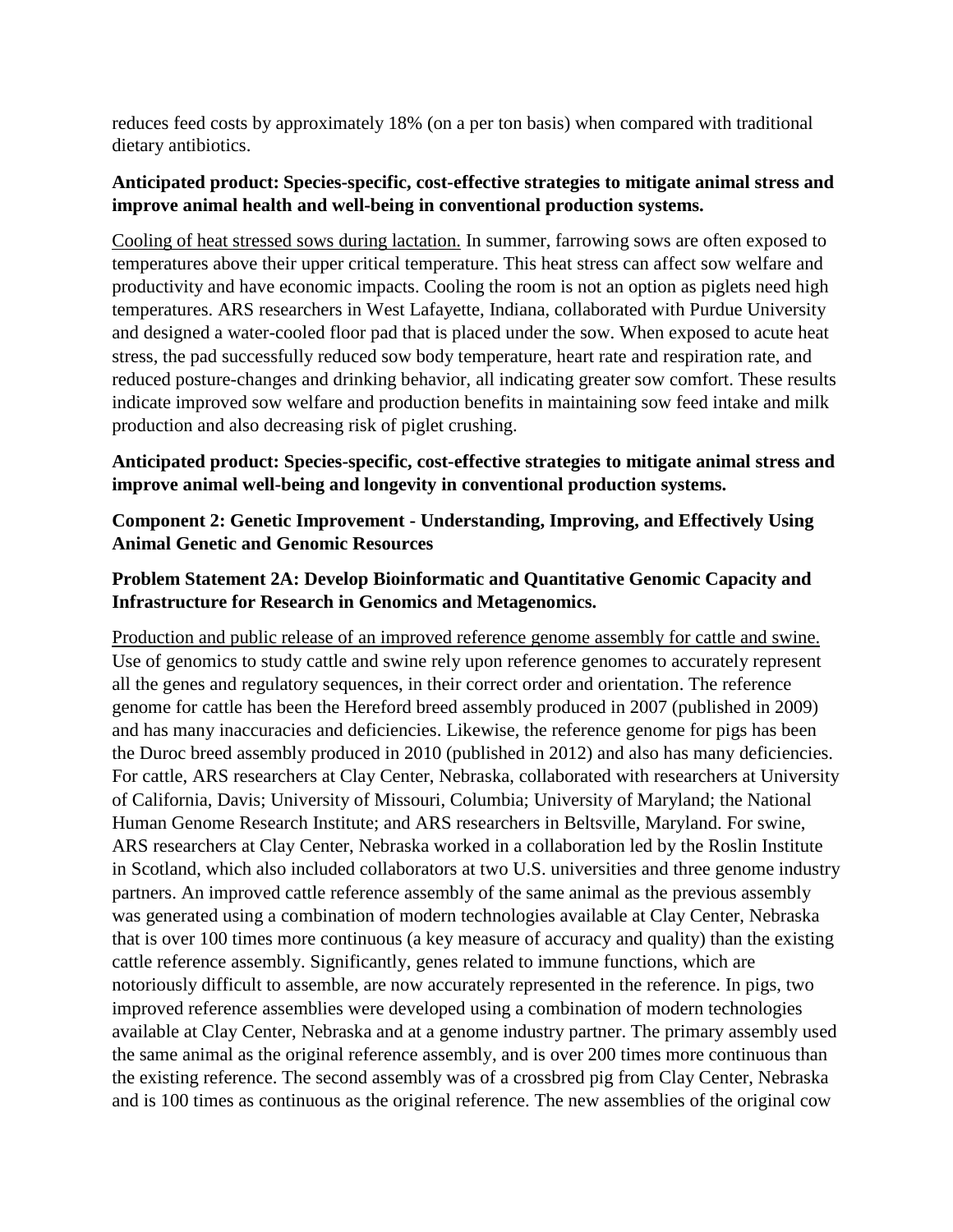and pig are now the accepted reference genome assemblies for cattle and swine, and the alternate crossbred pig assembly is being used to investigate genome structure and function of commercial pig populations.

# **Anticipated product: Improved annotation of genome sequence assemblies for food animals.**

DNA methylation maps in cattle and their relationship to gene expression. DNA methylation is a reversible biological modification of DNA in tissues that affects gene function and plays important roles in individual development and various diseases. However, only limited data describing such modifications in various tissues exist in cattle. ARS scientists in Beltsville Maryland, determined the presence of absence of this type of modification throughout the bovine genome in ten different bovine tissues. They detected thousands of differences in the methylation patterns in different tissues, including in regions known to control gene expression. Consistent with this role, analyses revealed that the degree of methylation within these regions were correlated with the expression of nearby genes in specific tissues. This study provided a baseline dataset and essential information for DNA methylation and gene expression profiles of cattle that will help understand DNA sequence regions that affect gene expression.

### **Anticipated product: Improved annotation of genome sequence assemblies for food animals.**

#### **Problem Statement 2B: Identify Functional Genomic Pathways and Their Interactions.**

Comprehensive detection of loss of function mutations in swine. One of the key aims of livestock genetics and genomics research is to discover the genetic variants underlying economically important traits such as reproductive performance, feed efficiency, disease resistance/susceptibility, and product quality, but most are not known. ARS scientists at Clay Center, Nebraska sequenced the genomes of 72 sires and dams that were used in many matings and produced a large number of offspring within the U.S. Meat Animal Research Center swine herd. They identified approximately 22 million variants and submitted them to public databases. By aligning these sequences to the pig genome, researchers found that ~139,000 of these variants (less than 1%) were expected to alter or disrupt proteins coded by genes in the genome, or were likely to regulate protein production. Because these variants are likely to alter proteins, they are most likely to have a significant effect on various traits of interest to livestock producers. Five hundred sixty-five variants were classified as high-impact loss-of-function (LOF) mutations, meaning they rendered the protein inoperable. These LOF variants, along with functional variants likely to influence various reproductive traits, were included in a commercially-available genotyping microarray.

# **Anticipated product: Continued improvement in the annotation of the genome sequences of food animals.**

The ability to identify animals that consume less feed yet perform well in terms of weight gain could benefit producers. A previous study of the genes transcribed by the rumen papillae tissue in beef steers identified genes that were differentially expressed in animals that varied in weight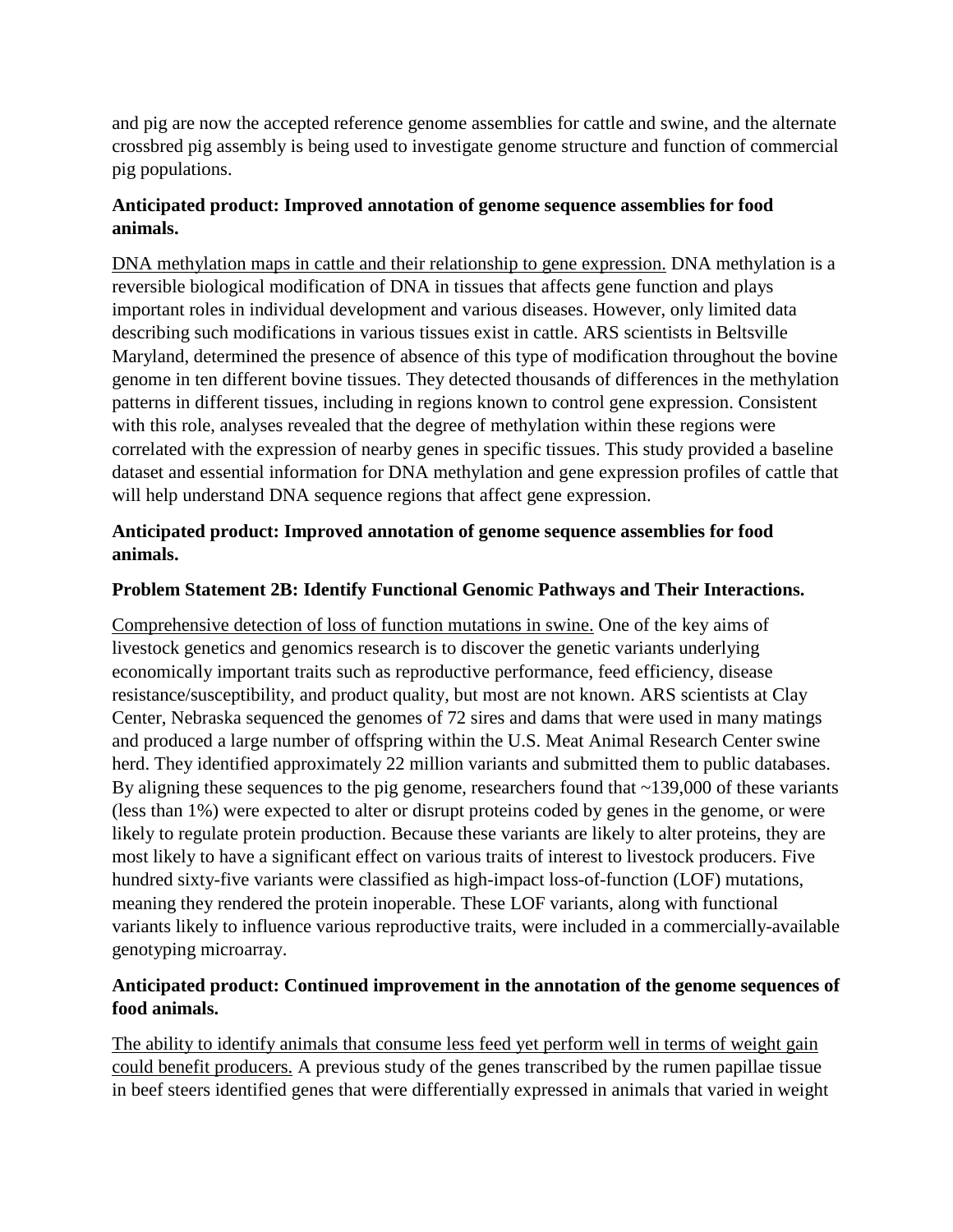gain and feed intake. Some of the genes identified as differing between animals with high gainlow feed intake and those with low gain-high feed intake were examined for association with a related trait, residual feed intake (RFI), in a separate population of Angus x Hereford steers. ARS scientists at Clay Center, Nebraska, tested 17 genes and determined 2 were differentially expressed by residual feed intake classification. These genes included NAD(P)H dehydrogenase, quinone 1 and, regulator of G-protein signaling 5. A third gene, acetyl-CoA acetyltransferase 1, displayed a trend towards association with residual feed intake. These results validate the potential utility of genes identified in a previous rumen transcriptome study for identifying animals with superior feed efficiency in other cattle breeds and populations. Measuring these genes in cattle may assist with the identification of cattle with greater feed efficiency.

# **Anticipated product: Gene targets for the development of additional strategies to beneficially manipulate the environment of the food animal to improve economic traits.**

#### **Problem Statement 2C: Preserve and Curate Food Animal Genetic Resources.**

Use of the animal germplasm collection to restore lost genetic resources. ARS has a comprehensive collection of animal genetic resources, and the stored collection has been used to regenerate or analyze important lost animal genetic resources. For example, Purdue University acquired pig germplasm samples from the stored collection to reconstitute a research line of pigs known to affect meat quality (homozygous for halothane sensitivity, which has been eliminated in modern pigs) that was no longer available. The reestablished line was used in a project that garnered substantial funding, generated more than 10 scientific articles and prompted Virginia Tech University to establish a second research population of this pig line. In another example, the Angus Association obtained a stored semen sample from a prominent bull and determined that the bull was free of a lethal mutation, which meant more than 29,000 other cattle did not have to be genotyped. The availability of the sample saved the Association approximately \$2 million. In a final example, collaborative research between ARS scientists in Fort Collins, Colorado, and researchers at Pennsylvania State University, determined there were only two different Y chromosomes (the Y chromosome determines whether an animal is male) in the current U.S. Holstein population (our major milk producing breed) and that there were two additional Y chromosomes in semen stored in the collection that were not identified in the present Holstein population. ARS and Penn State scientists worked with industry to produce bull calves with these two lost Y chromosomes from the collection as a first step to re-introducing them to increase genetic diversity. These examples demonstrate the utility of the germplasm collection to the U.S. livestock sector as a tool for industry and researchers to use in their efforts to solve a range of livestock industry problems.

#### **Anticipated product: DNA, somatic cell and other tissue banks in place for research and genetic resource preservation purposes for livestock and poultry species.**

Use of cholesterol during cryopreservation improved the fertility of frozen-thawed semen from seven unique poultry lines. To maintain the genetic diversity of poultry in the United States, the germ-line of all turkey and chicken populations needs to remain accessible; however, it is not feasible to maintain live populations indefinitely. Storage of semen from the males of these lines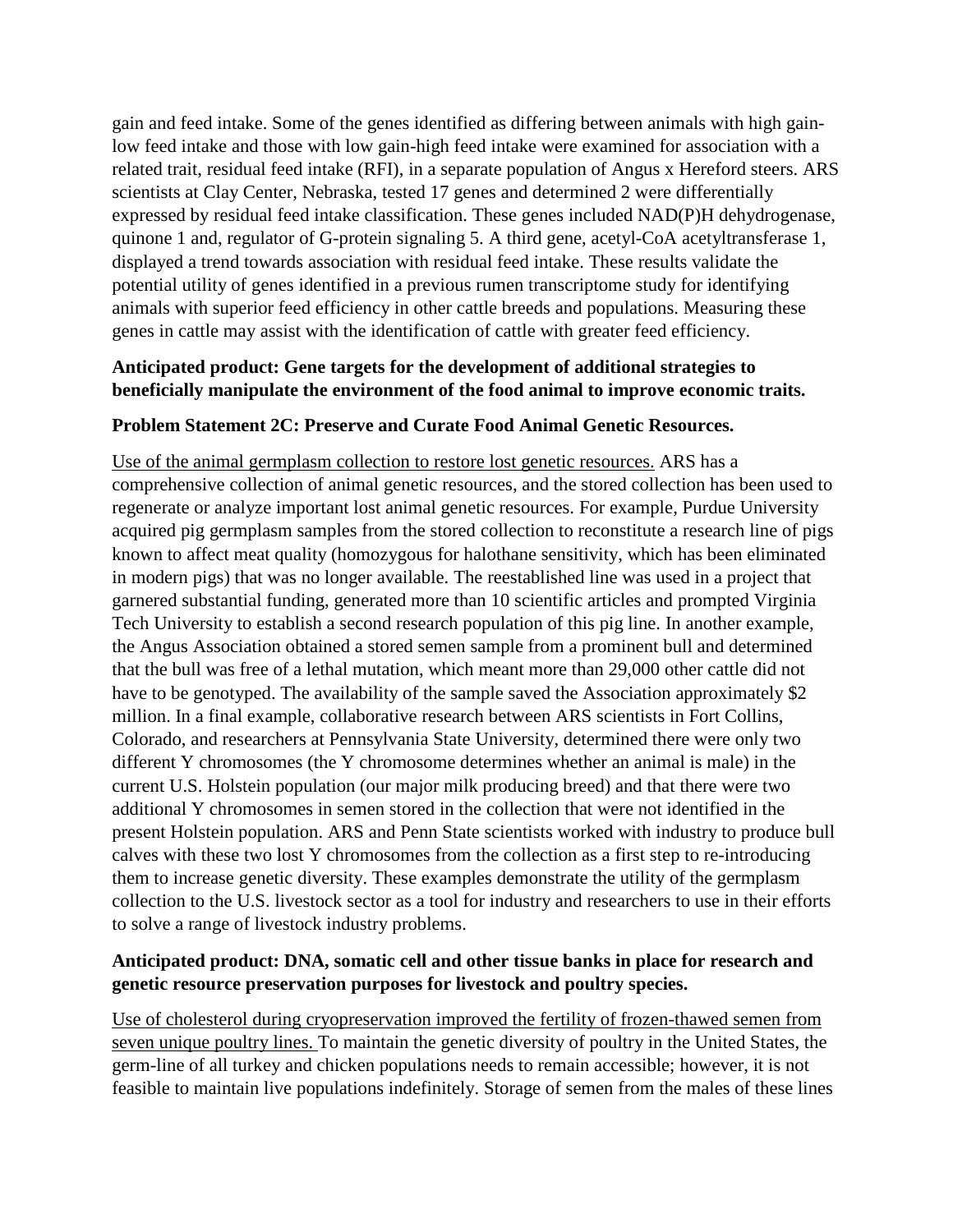as frozen stock would provide a reasonable insurance against loss of genetic diversity but fertility rates from poultry semen frozen with current methods are not reliable enough for germ-line retrieval, especially from lines with low reproductive efficiency. Poultry sperm are known to lose cholesterol from the plasma membrane after exposure to cold temperature, which may contribute to their poor fertility after freezing and thawing. ARS scientists in Beltsville, Maryland, investigated whether adding different amounts of cholesterol to semen prior to freezing would improve the fertility of frozen-thawed semen. Three of the four turkey lines showed an improvement in fertility when cholesterol was used (32.1% fertile eggs) compared to semen frozen without cholesterol (3.8% fertile eggs); also, 15% more live birds were hatched when cholesterol was used during cryopreservation. The data indicate that this strategy would result in high enough fertility rates to reconstitute the lines from frozen semen, and that semen frozen in this manner could be stored in a germplasm repository for successful future use.

### **Anticipated product: Successful and efficient cryopreservation technologies and methods available for all livestock and poultry species.**

# **Problem Statement 2D: Develop and Implement Genome-Enabled Genetic Improvement Programs.**

Updated lifetime merit indexes for dairy cattle. National genetic-economic indexes for selection of dairy cattle have been used for many years to improve the efficiency of the national population. However, those indexes need revision when new traits are introduced or prices change. Therefore, ARS researchers in Beltsville, Maryland, added cow livability, a new trait developed in 2016, to lifetime merit indexes and substituted a body weight composite for the body size composite used previously so that feed consumption could be estimated more precisely; this revision also updated other prices used in the formulas. Selection using the new indexes will reduce death losses and improve cow health and feed efficiency with no additional cost of data collection. The revised lifetime merit indexes were adopted and officially released to the dairy industry by the Council on Dairy Cattle Breeding in April 2017.

# **Anticipated product: Genetic prediction tools for traits in food animals related to health, production efficiencies, adaptability, and functionality in varied domestic and international production systems.**

# **Problem Statement 2E: Improved Techniques for Genetic Modification and Genetic Engineering of Food Animals.**

Successful knockout of a gene involved in sperm maturation using gene editing. It is believed that genetically modified livestock will be important in feeding the world in 2050 when the human population of Earth is predicted to exceed 9 billion. The domestic pig is an agriculturally important food species and a proven model of human physiology. ARS scientists from Beltsville, Maryland, in collaboration with scientists from University of Maryland, College Park, Maryland, Renovate Biosciences Inc., Reisterstown, Maryland, Washington State University, Pullman, Washington, The Roslin Institute, Edinburgh, Scotland, and Genus PIC, De Forest, Wisconsin, used genome editing technology to rapidly modify the pig genome and eliminate the function of an economically important gene (NANOS2 knockout) known to be essential for sperm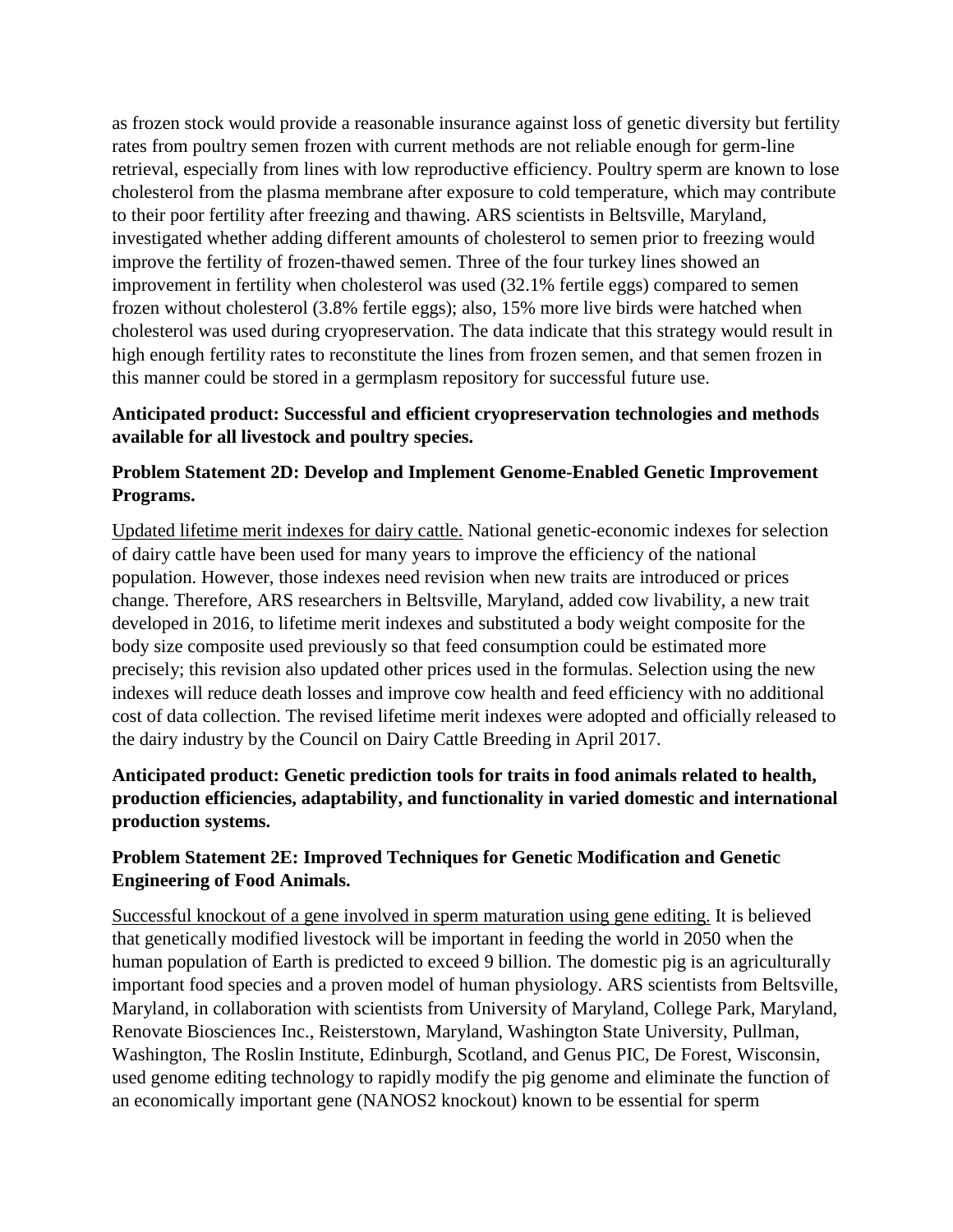maturation. These animals no longer generate mature sperm, and can be used as a recipient for germ cell transplantation from desirable boars, thus expanding their utility in genetic selection.

**Anticipated product: Strategies to elucidate the genetic, protein and metabolic pathways that translate genotypes into phenotypes in food animals.**

# **Component 3: Measuring and Enhancing Product Quality and Enhancing the Healthfulness of Meat Animal Products**

# **Problem Statement 3A: Systems to Improve Product Quality and Reduce Variation in Meat Animal Products.**

Identified differentially expressed genes associated with a ham color defect. Cured ham color is of great importance in meeting consumer expectations for ham products. The pork industry recently identified a ham color defect causing consumer dissatisfaction. A very pale portion of one of the ham muscles does not produce normal pink color when processed into cured ham products. ARS scientists at Clay Center, Nebraska, began working with pork processors to identify solutions to this problem. Initial efforts to characterize the color defect indicated that the condition occurs in the vast majority of pigs regardless of production system and management practices, although variation exists in its severity. Results identified 340 genes that were differentially expressed between the normal and affected portion of the muscle. These results provide information regarding the biological causes of this condition and identified candidate genes that might lead to the development of markers for genetic selection to reduce or eliminate the color defect in ham muscles.

**Anticipated product: Better understanding of the biological mechanisms that control and influence meat product quality and consistency.**

**Problem Statement 3B: Improving the Healthfulness and Nutritional Value of Meat Products from Traditional and Non-Traditional Production Systems.**

**None**